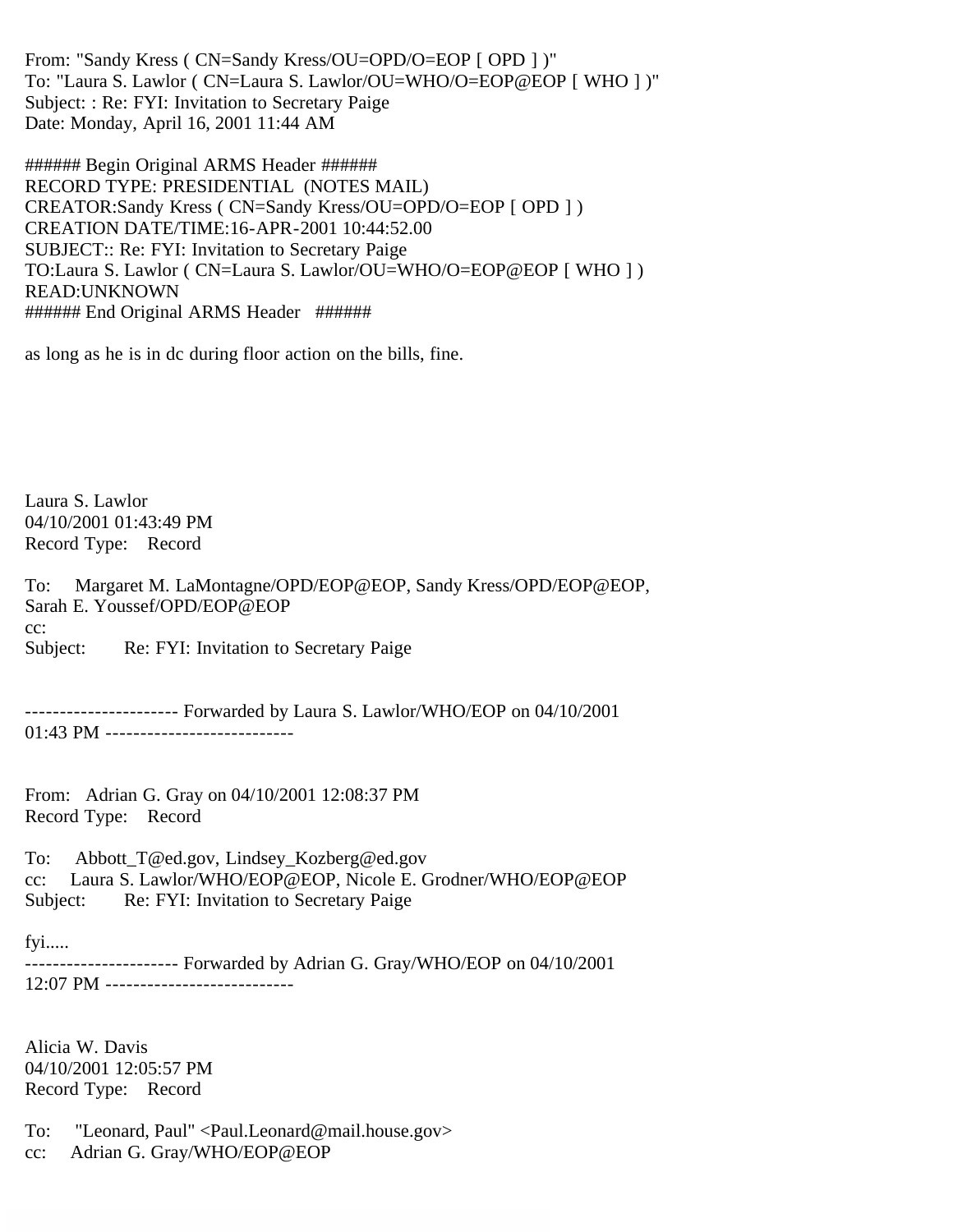bcc: Subject: Re: FYI: Invitation to Secretary Paige

Great--Thank you for the information. I will pass this onto Adrian Gray who is the White House Deputy Director of scheduling and works with the cabinet on these events.

 "Leonard, Paul" <Paul.Leonard@mail.house.gov> 04/10/2001 11:35:23 AM Record Type: Record

To: Kirsten A. Chadwick/WHO/EOP, Alicia W. Davis/WHO/EOP cc: Subject: FYI: Invitation to Secretary Paige

Congressman Castle has invited Secretary Rod Paige to come to Delaware in May for an education roundtable to promote the President's No Child Left Behind proposal. We gave Secretary Paige's office several dates in May to see if they work for his schedule.

I wanted to keep you in the loop on this. Any help you could provide would be great. Thanks.

Attached is the letter of invitation.

<<Depaig.wpd>>

Paul

Paul M. Leonard Chief of Staff Congressman Michael N. Castle 1227 Longworth House Office Building Washington, D.C. 20515 (202) 225-4165 Fax: (202) 225-2291 Paul.Leonard@mail.house.gov

- Depaig.wpd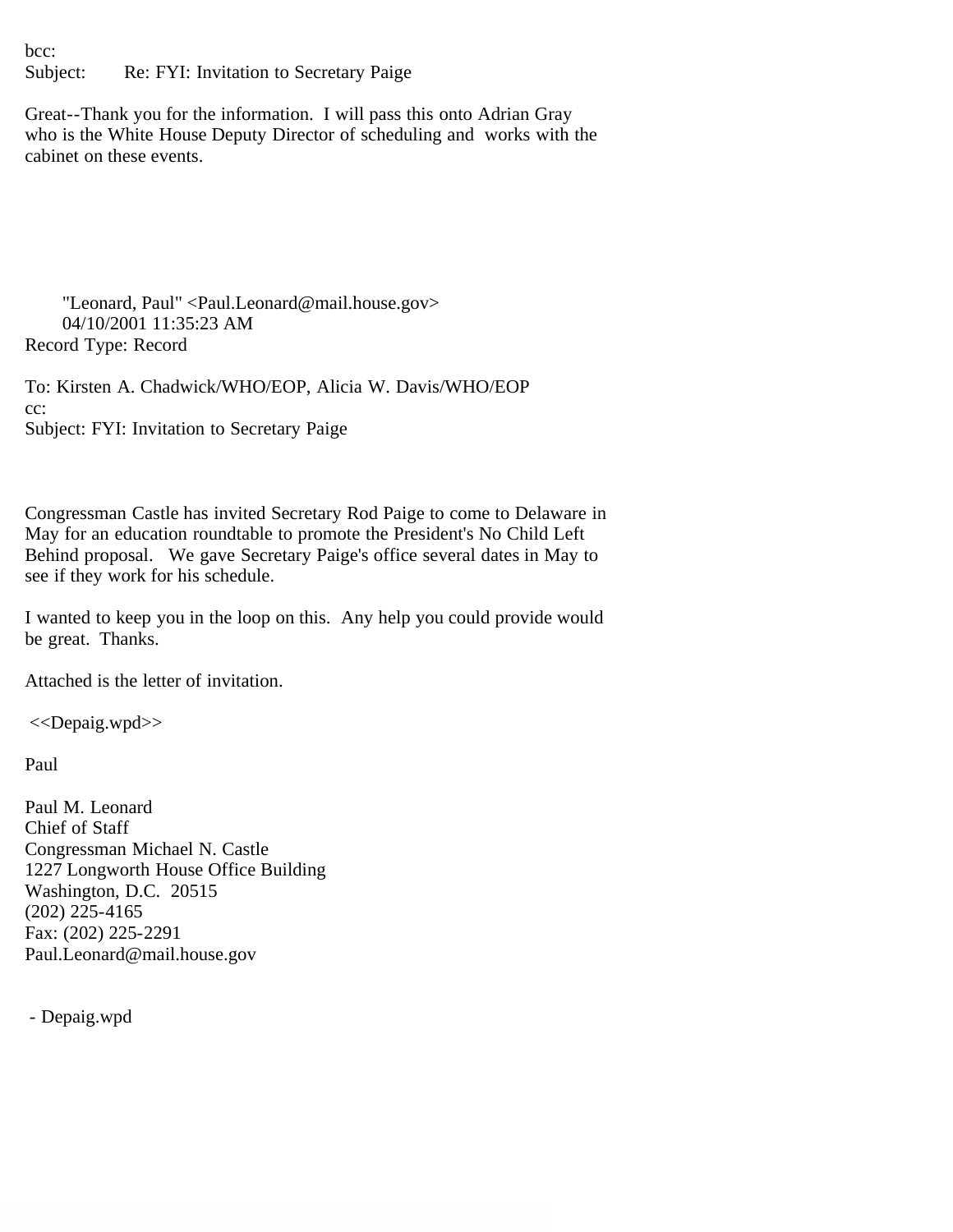## ATT CREATION TIME/DATE: 0 00:00:00.00 File attachment <P\_9EBJ1004\_OPD.TXT\_1>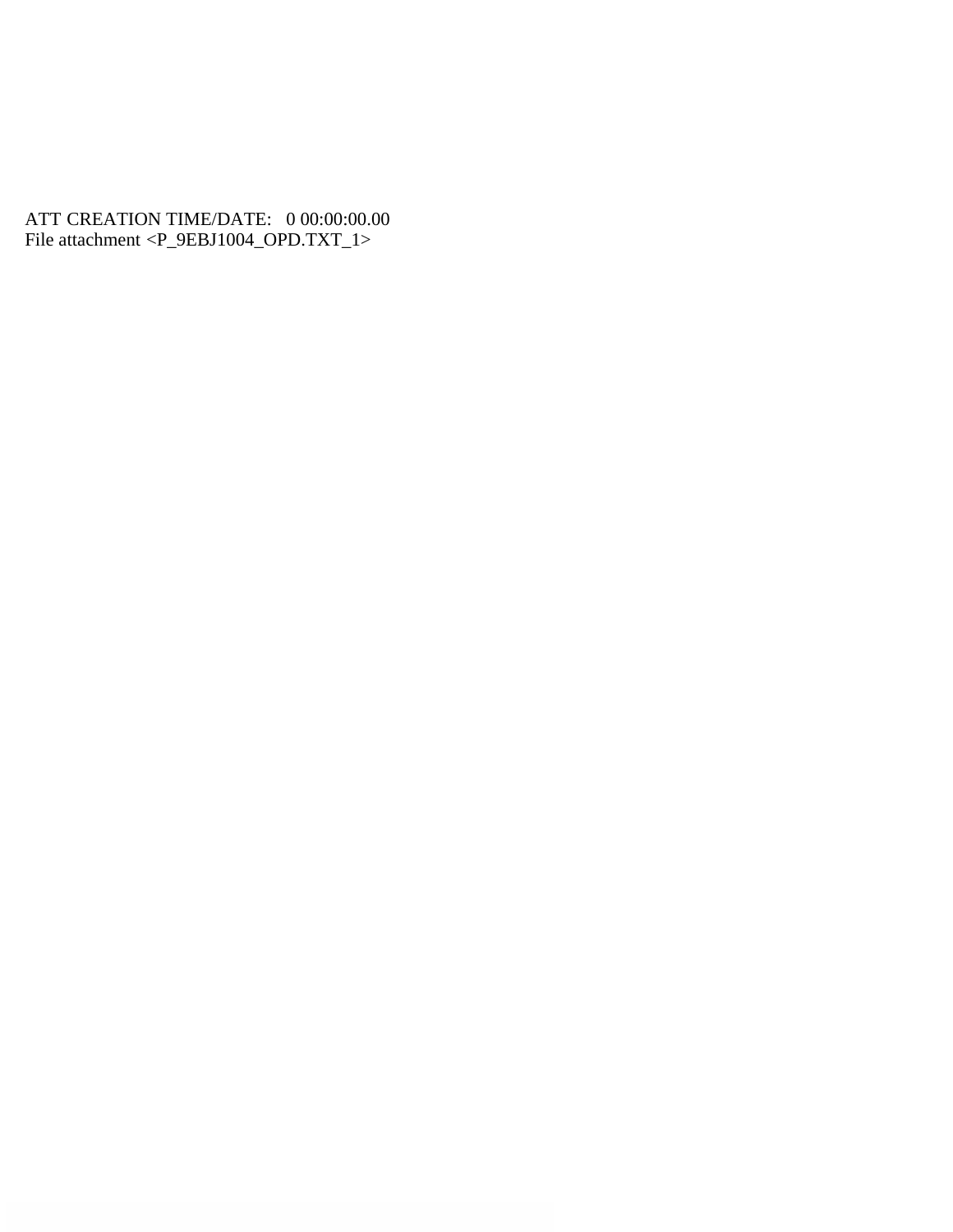## **The following document is attachment P\_9EBJ1004\_OPD.TXT\_1**